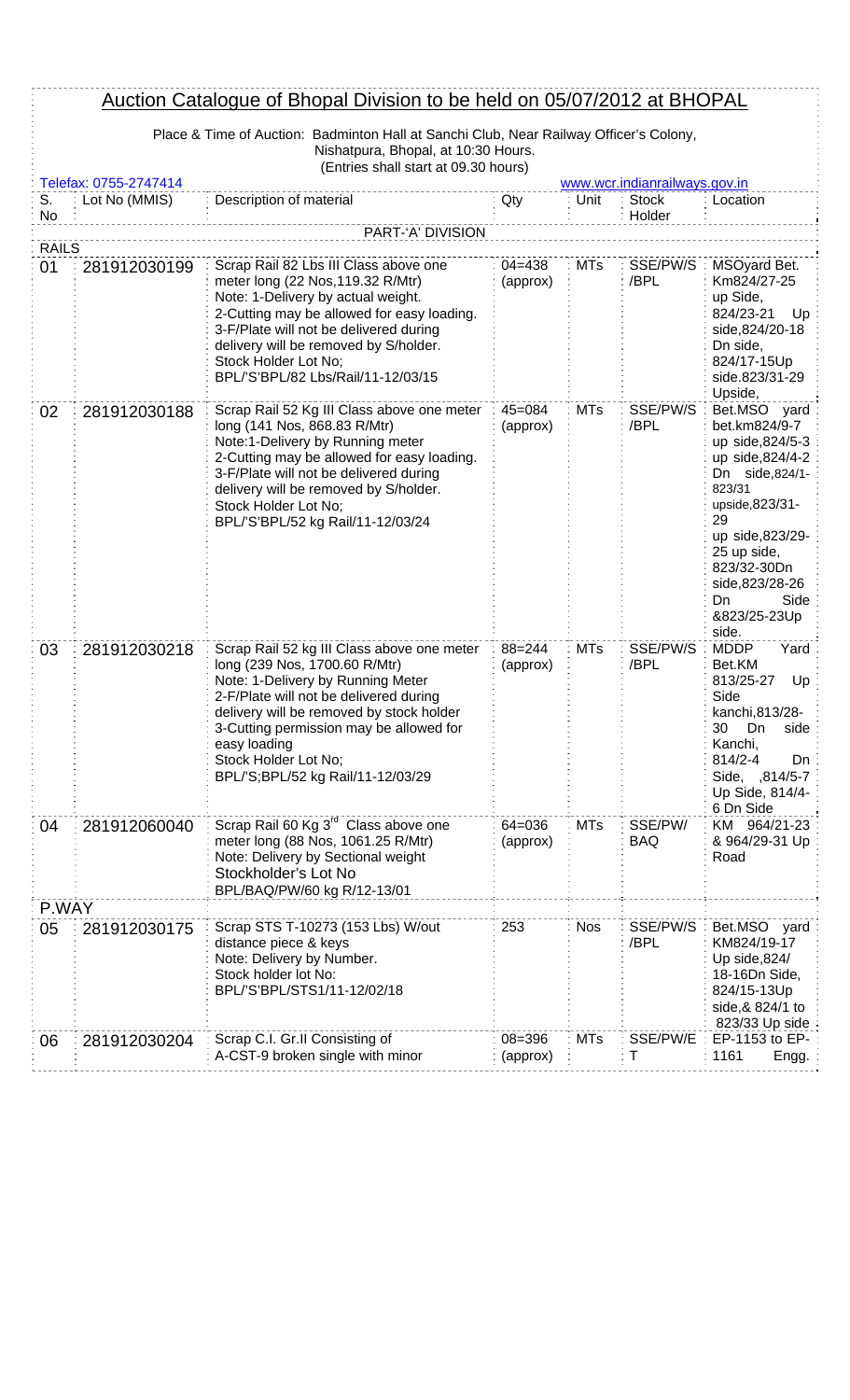|    |              | attachment of Tie bar drg No. T-478<br>B-C.I. Gr.II L.K. Plate single with minor<br>attachment of Tie bar<br>C-L.K. Plate couple broken<br>Note: Delivery by actual weight<br>Stock holder lot No:<br>BPL/ET/PW/CI Gr.II/11-12/09/04                                                                                              |                        |            |                      | ET-<br>Siding<br>Passenger<br>Yard                                                            |
|----|--------------|-----------------------------------------------------------------------------------------------------------------------------------------------------------------------------------------------------------------------------------------------------------------------------------------------------------------------------------|------------------------|------------|----------------------|-----------------------------------------------------------------------------------------------|
| 07 | 281912030206 | Scrap C.I. Gr.II Consisting of<br>A-C.I. Pot broken mixed with minor<br>attachment of Tie bar & keys<br>B-C.I. Pot Pair broken & full with Tie bar &<br>keys.<br>C- Minor part of C.I. Pot pair attachment in<br>Tie bar & keys/pair<br>Note: Delivery by actual weight<br>Stock holder lot No:<br>BPL/ET/PW/CI Gr.II/11-12/09/07 | $15 = 648$<br>(approx) | <b>MTs</b> | SSE/PW/E<br>Τ        | EP-1165 to EP-<br>1161<br>Engg.<br>ET-<br>Siding<br>Passenger<br>Yard                         |
| 08 | 281912030223 | Scrap C.I. Gr.II C.I. Pot couple broken with<br>tie bar and M.S. attachment<br>Note: Delivery by actual weight<br>Stock holder lot No:<br>BPL/ET Yd./C.I. Pot/11-12/02/20                                                                                                                                                         | $12 = 566$<br>(approx) | <b>MTs</b> | SSE/PW/Y<br>$d$ ./ET | <b>NPOH</b><br>Near<br>Shed SL 1010-<br>SL 1019                                               |
| 09 | 281912030224 | Scrap C.I. Gr.II C.I. Pot couple broken with<br>$10 = 043$<br>tie bar and M.S. attachment<br>(approx)<br>Note: Delivery by actual weight<br>Stock holder lot No:<br>BPL/ET Yd./C.I. Pot/11-12/02/19                                                                                                                               |                        | <b>MTs</b> | SSE/PW/Y<br>$d$ ./ET | <b>NPOH</b><br>Near<br><b>ELS</b><br>Shed<br>1001-ELS1002                                     |
| 10 | 281912040004 | Scrap Steel Girder 9.14 M Span - 03 Nos<br>Note:1- Delivery by actual weight<br>2-Cutting may be allowed foe easy loading<br>Stock holder lot No:<br>BPL/ET/M/PW/G.B./11-12/3/13                                                                                                                                                  | $22 = 500$<br>(approx) | <b>MTs</b> | SSE/PW/<br>M/ET      | KM DKI/1003-<br>1007<br>DKI<br><b>Station Yard</b>                                            |
| 11 | 281912060021 | [1] Scrap Broken C.I. Pot 80 Lbs with<br>attached Tie bar & cotters coupled corroded<br>[2] Scrap Broken C.I. Pot 80 Lbs with<br>attached Tie bar & cotters Single corroded<br>Note: Delivery by actual weight<br>Stock holder lot No:<br>BPL/PW/N/Sc. CI Pot/12-13/04/01                                                         | $21 = 314$<br>(approx) | <b>MTs</b> | SSE/PW/N<br>/BPL     | Near the ART<br>Line &<br><b>BPL</b><br><b>RPF</b><br>Rest<br>House in BPL<br>Loco            |
| 12 | 281912060027 | Scrap Point & Xing S.T. Sleeper with or<br>without slide chair<br>Note: Delivery by Running<br>Meter(Measurement basis)<br>Stock holder lot No:<br>BPL/BHS/PW/S/Scrap Pt.& Xing.STS/12-<br>13/04/04                                                                                                                               | $15 = 491$<br>(approx) | <b>MTs</b> | SSE/PW/S<br>/BHS     | KM 880/19-21<br>Up Rd. at SCI<br>Yard                                                         |
| 13 | 281912060028 | Released Girder Bridge Span<br>1x7.00 M<br>1x6.18 M<br>1x7.17 M<br>1x12.2 M (04 Span)<br>Note: Delivery by actual weight<br>Stock holder lot No:<br>BPL/BHS/N/PW/SCR/GB/11-12/03/69                                                                                                                                               | $35 = 685$<br>(approx) | <b>MTs</b> | SSE/PW/N<br>/BHS     | KM903/22-24 &<br>904/8-10<br>ଝ<br>906/14-16<br>Dn<br>Rd.SUMR-GLG<br>Section                   |
| 14 | 281912030156 | Scrap CST-9 Plate Single W/Out Tie bar,<br>Cotter & Keys<br>Note: Delivery will be given by Number.<br>Stock holder lot No:<br>BPL/'S' BPL/C.I. Gr.I/11-12/02/19                                                                                                                                                                  | 359                    | <b>Nos</b> | SSE/PW/S<br>/BPL     | Between MSO<br>Yard<br>KM824/19-<br>17Up<br>side, 824/17-15<br>Up side, 824/3-<br>1 Up side & |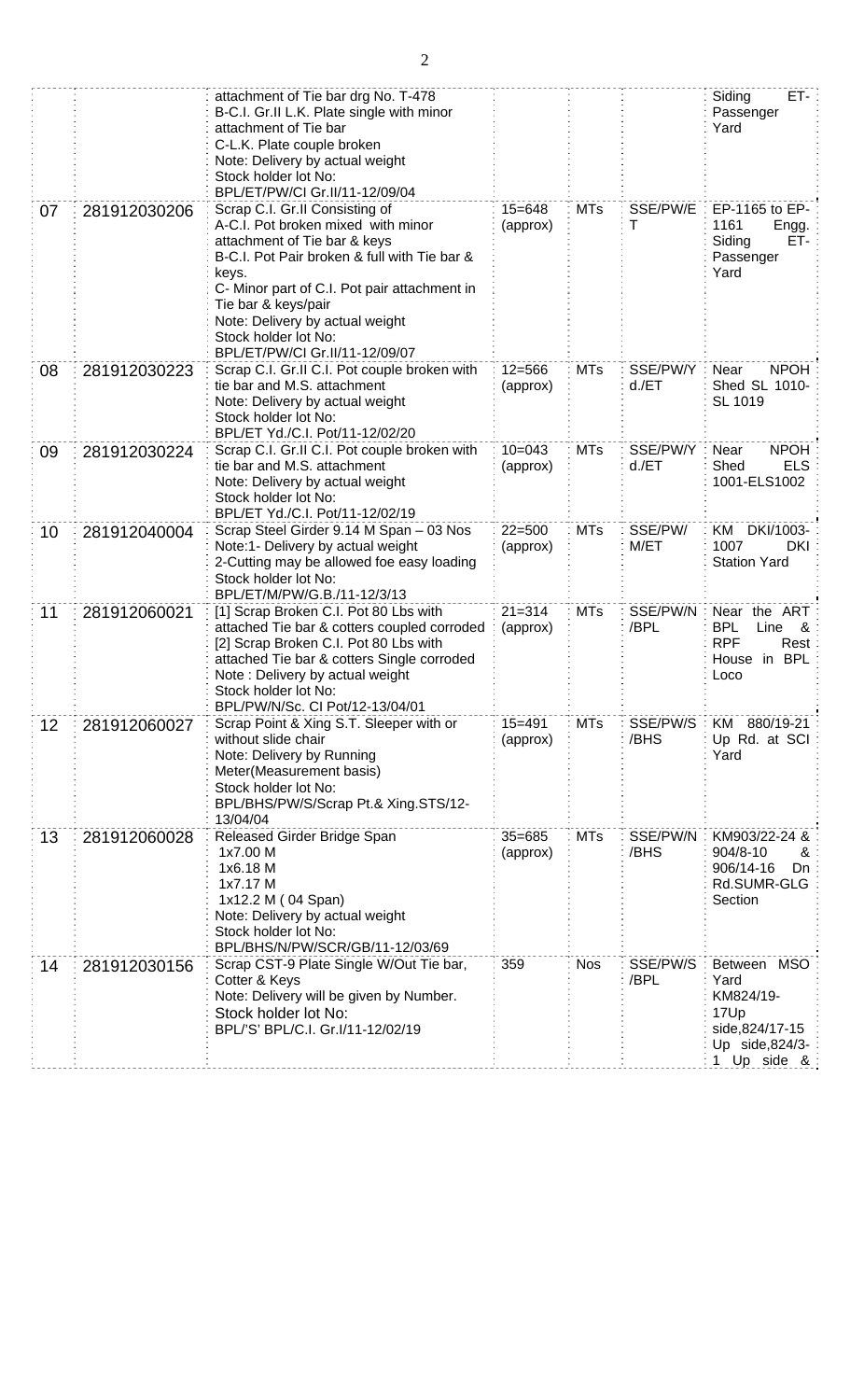|    |                      |                                                                                                                                                                                                                                                                                                                                                                                                                                                                                                                                                         |                        |            |                           | 824/1 to 823/33<br>up side.                                                                   |
|----|----------------------|---------------------------------------------------------------------------------------------------------------------------------------------------------------------------------------------------------------------------------------------------------------------------------------------------------------------------------------------------------------------------------------------------------------------------------------------------------------------------------------------------------------------------------------------------------|------------------------|------------|---------------------------|-----------------------------------------------------------------------------------------------|
| 15 | 281912030227         | Scrap S.T. Sleeper M/L 3 <sup>rd</sup> Class 171 Lbs<br>with or without Plate Drg. No. T-460<br>Note: delivery by Number<br>Stock holder lot No:<br>BPL/BAQ/ST Slpper/PW/11-12/15                                                                                                                                                                                                                                                                                                                                                                       | 347                    | <b>Nos</b> | SSE/PW/B<br>AQ            | KM 939/12-14&<br>939/16-18 Dn &<br>939/7-9<br>Up<br>Road ET Yard                              |
| 16 | 281912060039         | Scrap MS Melting Consisting of<br>1-Sc. MS Loose Jaw T-415<br>2-Sc. M.S. Modified Loose Jaw T-1801<br>3-Sc. M.S. Cotter T-401(M)<br>4-Sc. M.S. Two Way Key T-405(M)<br>5-Sc. Rail Screw & Plate Screw off sizes<br>6-Sc. 'U' Type Liner shude plate<br>7-Sc. Broken Nuts & Bolt off size<br>8-Sc. Broken E.R. Clips T-3701 & 'J'<br><b>Type ERC</b><br>9-Sc. Br. Rusted MS Liner ordinary<br>10-Sc. MS Liner 60 kg T-3740<br>11-Sc. MS Liner 52 kg T-3738<br>Note; Delivery by actual weight<br>Stockholder's Lot No<br>BPL/PW/N/Sc Melting/12-13/05/02 | $39 = 383$<br>(approx) | <b>MTs</b> | SSE/PW/N<br>/BPL          | Office<br>In.<br>compound<br>of<br>SSE/PW/N/BPL                                               |
|    | <b>NON FERROUS</b>   |                                                                                                                                                                                                                                                                                                                                                                                                                                                                                                                                                         |                        |            |                           |                                                                                               |
| 17 | 281912020075         | Condemned copper with bross Various<br>types Radiator core such as modified,<br>conventional and largers types with minor<br>ferrous attachment<br>Note: If any other material is found while<br>delivery, which is strictly restructed & it can<br>not be delivered.<br>Stock Holder's Lot No:<br>SSE/D/ET/11-12/11                                                                                                                                                                                                                                    | 18305<br>(approx)      | <b>Kgs</b> | SSE/DSL/<br>ET            | Location :-Near<br>H/R<br>Mech<br>Main<br>Section<br>gate in Diesel<br>Shed<br>Loco<br>Itarsi |
| 18 | 281911090185         | Scrap Carbon Brush with copper tail<br>released from Loco equipments.<br>Note: 1-If any other material is found while<br>delivery, which is strictly restricted & it can<br>not be delivered<br>Stock Holder's Lot No.<br>ET/TRS/CS/Scrap/NF/Carbon Brush/06/113                                                                                                                                                                                                                                                                                        | 1100<br>(Approx)       | Kgs        | SSE/CS/E<br>LS/TRS/E<br>Т | "A" in Scrap<br>Room No.3 at<br>A.C. Loco Shed<br>Itarsi                                      |
| 19 | 280910030468         | SCRAP Copper cable with PVC and<br>Rubber of different sizes with minor<br>attachment of ferrous & brass.<br>(will be sold to CPCB approved purchaser)<br>Stock Holder's Lot No.<br>BPL/CRWS/ 09-10/Copper Cable/13/221                                                                                                                                                                                                                                                                                                                                 | 2300<br>(Approx)       | Kgs        | Dy.CMM/<br><b>CRWS/BP</b> | Cage/ETL<br>Shop/<br><b>CRWS/BPL</b>                                                          |
| 20 | 280912030239         | Scrap alluminium consisting of different<br>type of moldings, strips, angle, pipe,,<br>channels, and pieces of sheets, off cuts of<br>chequered sheets, Shutter frame,,<br>rivets, HPSV lamp fitting with or without<br>choke, fan blade released from ETL<br>shop etc. with or without minor ferrous<br>/SS/L P sheet / rubber /wooden<br>attachment if any<br>Stock holder lot No<br>BPL/CRWS/11-12/ALUMINIUM /10/0230                                                                                                                                | 2500<br>(Approx)       | Kgs        | DY.CMM/<br>CRWS/BP        | Room No 5 / R.<br>Section Road/<br><b>SCRAPSECTI</b><br>ON /BPL                               |
|    | <b>OTHER FERROUS</b> |                                                                                                                                                                                                                                                                                                                                                                                                                                                                                                                                                         |                        |            |                           |                                                                                               |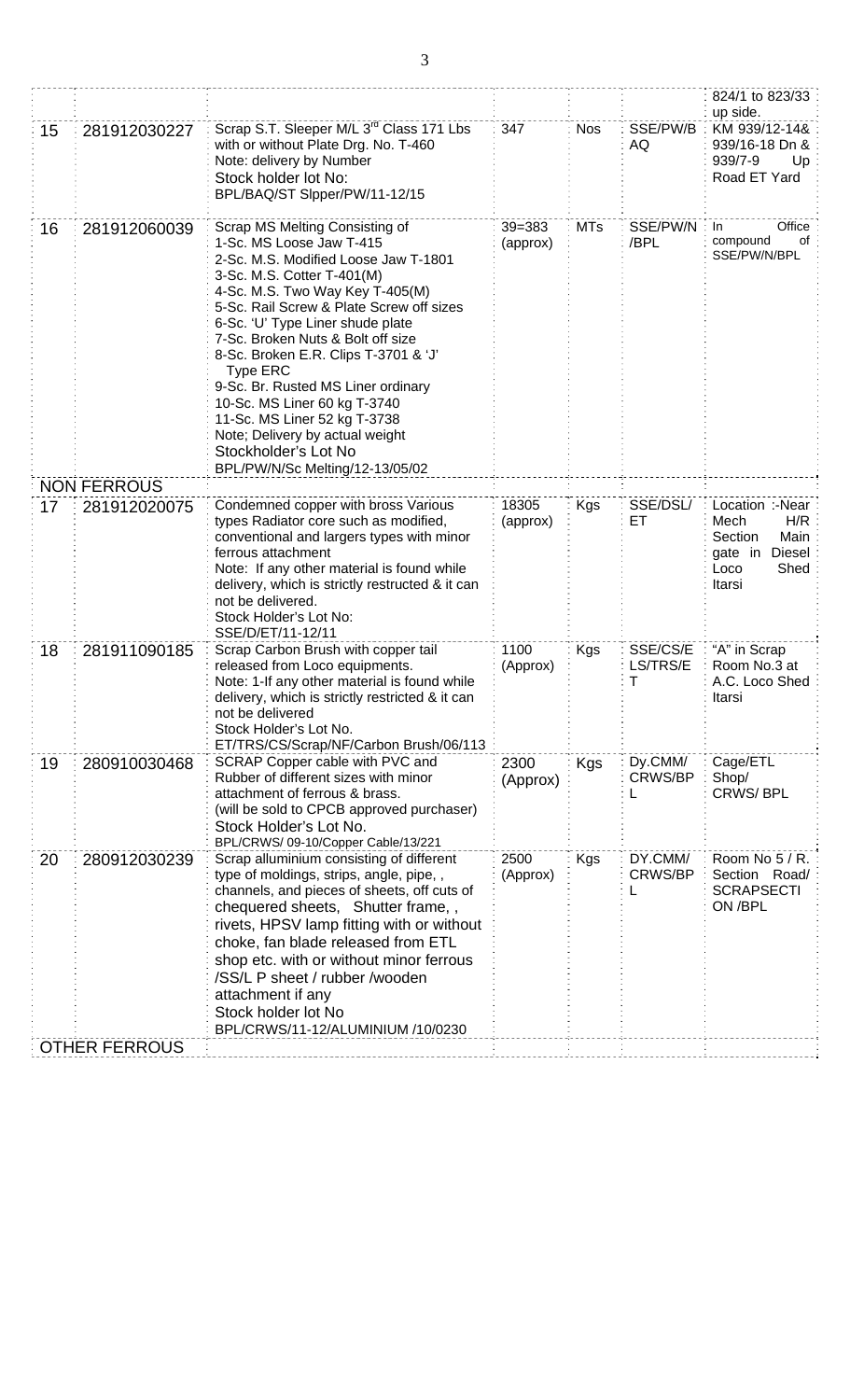| 21 | 281912020088                                                                                                                                                                                                                                                                                         | Scrap/Condemned & dismantal Electric<br>Loco parts consisting of Motors, Rotors,<br>Armatures, Stators of MVSL, MVSI, MVMT,<br>MCP, Arno & MCPA (ABB, CGL, SHI,<br>Ranjan, NGFE, Jyoti, Fasto, Elgi Make) and<br>Main bushing, Jet pump, ACBDJ) with<br>ferrous + Non Ferrous & Insulated material<br>Ceremic with mica papers attachment.<br>Stock Holder's Lot No.<br>ET/TRS/CS/Scrap/Cond/Motor+Rotor+Stat<br>or+Bushing+ACBDJ/06/122                                                                       | $31 = 680$<br>(approx)<br>to entire<br>qty | <b>MTs</b> | SSE/CS/<br>TRS/ET           | Near OHE Pole<br>No. ELS/1065<br><b>B</b> in Scrap Yard<br>at A.C. Loco<br>Shed Itarsi                                                                                  |
|----|------------------------------------------------------------------------------------------------------------------------------------------------------------------------------------------------------------------------------------------------------------------------------------------------------|----------------------------------------------------------------------------------------------------------------------------------------------------------------------------------------------------------------------------------------------------------------------------------------------------------------------------------------------------------------------------------------------------------------------------------------------------------------------------------------------------------------|--------------------------------------------|------------|-----------------------------|-------------------------------------------------------------------------------------------------------------------------------------------------------------------------|
| 22 | 281912030180                                                                                                                                                                                                                                                                                         | Scrap Broken L.B. Spring Various type<br>(368 Nos)<br>Stock Holder's Lot No<br>ET/WRS/4/15                                                                                                                                                                                                                                                                                                                                                                                                                     | $32 = 000$<br>(approx)                     | <b>MTs</b> | SSE/C&W/<br>G/ET            | Wagon<br>repair<br>shed ET Stack<br>Bin No.4                                                                                                                            |
| 23 | 281912030183                                                                                                                                                                                                                                                                                         | Scrap Fabricated/Casted bk beam with or<br>without bk shoe and bogie main pull rod<br>Stock Holder's Lot No.<br>ET/WRS/10/16                                                                                                                                                                                                                                                                                                                                                                                   | $15 = 000$<br>(approx)                     | <b>MTs</b> | SSE/C&W/<br>G/ET            | Wagon<br>repair<br>shed ET Stack<br>Bin No.10                                                                                                                           |
| 24 | 281912060038                                                                                                                                                                                                                                                                                         | <b>Condemned Two Steel Tank</b><br>1- Condemned Emergency Steel Tank at<br>ET (M.S. Portion)<br>(1) MS I-Section gusset plate, MS Angle,<br>Cleat plate, MS Flats<br>2- Condemned Loco Steel Tank at ET (MS<br>Portion)<br>(1) Rail 90 Lbs, MS Angle plate, I-section<br>3- Condemned Emergency Steel Tank at<br>ET (C.I. Portion)<br>(1) C.I. Tank plate<br>4- Condemned Loco Tank at ET<br>(C.I. portion)<br>(1) C.I. Tank plate<br>Note: Delivery by actual weight<br>Stockholder's Lot No: SS-11/Wks/ET/03 |                                            | <b>MTs</b> | SSE(Wks)/<br>(M)/ET         | 1-Condemned<br>Emergency<br>Tank<br>near<br>Office<br><b>ADEE</b><br>ET<br>2-Condemned<br>Tank<br>Loco<br>Steam<br>Loco<br>Shed<br>near<br>ROB, JBP gate<br>(Old) at ET |
|    |                                                                                                                                                                                                                                                                                                      |                                                                                                                                                                                                                                                                                                                                                                                                                                                                                                                |                                            |            |                             |                                                                                                                                                                         |
| 25 | <b>VEHICLE</b><br>Condemned Ambulance MP-15/5289<br>281912030178<br>Chasis No. DM-19563<br>Engine No. DM-19563<br>Seating Capacity 1+4<br>Year 1989<br>Make- Mahindra & Mahindra<br>Note: Cutting/Braking may be allowed for<br>easy loading.<br>Stock Holder DS 8 Note No.<br>362203 dt. 03.11.2011 |                                                                                                                                                                                                                                                                                                                                                                                                                                                                                                                | 01                                         | No         | Add.<br>CMS/BINA            | MS/BINA/Rly<br>Hospital<br>Ambulance<br>Garage                                                                                                                          |
| 26 | 281912060032                                                                                                                                                                                                                                                                                         | M.S. ET<br>01<br>No<br>Scrap Ambulance Make Mahindra &<br>Mahindra No. MKD 6259<br>Model FJ 460 DP-4WD<br>Chasis No. DK 16584<br>Engine No DK 16584<br>S No. 87467<br>Stock Holder Lot No. ET/Med/DS/26/11                                                                                                                                                                                                                                                                                                     |                                            |            | WCR Hospital<br>New Yard ET |                                                                                                                                                                         |
|    | <b>Machinery</b>                                                                                                                                                                                                                                                                                     |                                                                                                                                                                                                                                                                                                                                                                                                                                                                                                                |                                            |            |                             |                                                                                                                                                                         |
| 27 | 281912060031                                                                                                                                                                                                                                                                                         | Condemned X-Ray Machine 160 MA<br>Sr. No. 01006<br>Model Klinoskop<br><b>Make Siemens</b><br>Stock Holder Lot No.<br>ET/Med/X-Ray/160 MA/23                                                                                                                                                                                                                                                                                                                                                                    | 01                                         | No         | M.S. ET                     | WCR Hospital<br>New Yard ET                                                                                                                                             |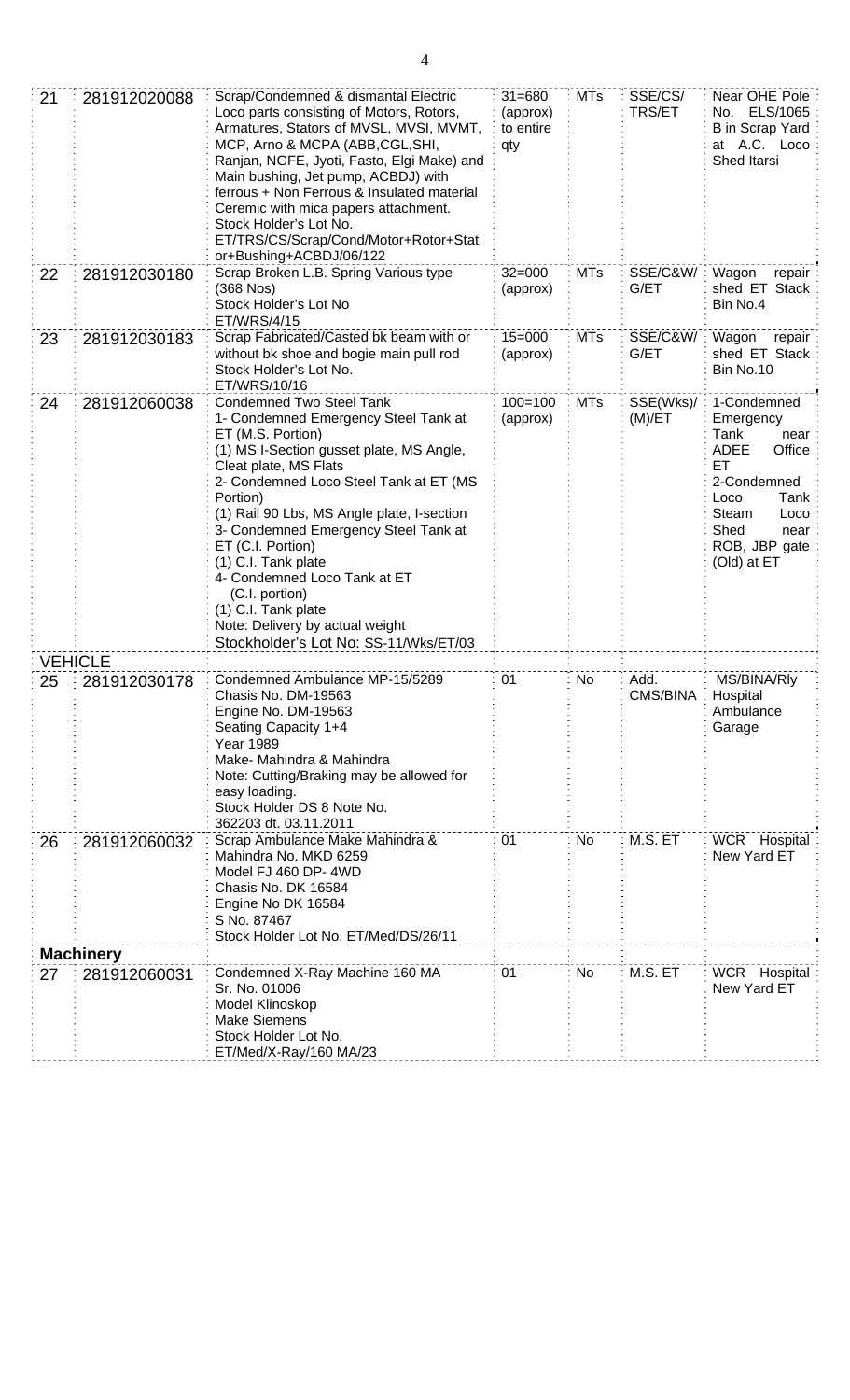|                                        | <b>MISCELLANEOUS</b> |                                                                                                                                                                                                                                                                                                                                                                                                                                                                                                                                                                                                                                                                                                                                                                                                                                                      |                               |            |                                |                                                       |
|----------------------------------------|----------------------|------------------------------------------------------------------------------------------------------------------------------------------------------------------------------------------------------------------------------------------------------------------------------------------------------------------------------------------------------------------------------------------------------------------------------------------------------------------------------------------------------------------------------------------------------------------------------------------------------------------------------------------------------------------------------------------------------------------------------------------------------------------------------------------------------------------------------------------------------|-------------------------------|------------|--------------------------------|-------------------------------------------------------|
| 28                                     | 281912030182         | Drum Iron empty 20/25 Ltrs. Capacity<br>damaged<br>Stock Holder's Lot No. ET/NPOH/17<br><b>PART-B' DEPOT</b>                                                                                                                                                                                                                                                                                                                                                                                                                                                                                                                                                                                                                                                                                                                                         | 462                           | <b>Nos</b> | SSE/C&W/<br>G/ET               | <b>NPOH</b><br>Shed<br>ET<br>(Carriage<br>Room)       |
|                                        |                      |                                                                                                                                                                                                                                                                                                                                                                                                                                                                                                                                                                                                                                                                                                                                                                                                                                                      |                               |            |                                |                                                       |
| <b>Machinery</b><br>29<br>280911120158 |                      | SCRAP submersible pump with or without<br>motor of sort and sizes.<br>Stockholder's Lot No<br>BPL/CRWS/11-12 / Pump / 06/0155                                                                                                                                                                                                                                                                                                                                                                                                                                                                                                                                                                                                                                                                                                                        | 12                            | Set        | Dy.CMM/<br><b>CRWS/BP</b><br>L | POLE-11 NEW<br>SHED/SCRAP<br>YARD/CRWS/<br><b>BPL</b> |
| Coach                                  |                      |                                                                                                                                                                                                                                                                                                                                                                                                                                                                                                                                                                                                                                                                                                                                                                                                                                                      |                               |            |                                |                                                       |
| 30                                     | 280912050023         | Scrap old iron and steel of Cond. Coach:<br>with or without minor Wood, decolum and<br>Non-Ferrous attachment. (Loose Wood,<br>Decolum, Non-Ferrous & Restricted items<br>will not be delivered)<br>[1] WC86417 GS<br>[2] WC 86202 CN<br>[3] WC 73905 RS<br>[4] WC 85202 CN<br>[5] WC 85203 CN<br>[6] WC 85201 CN<br>[7] WC 75950 RH<br>[8] WC 85205 CN<br>[9]WC 86051 ACCW<br>[10]WC 86207 CN<br>Restricted items:<br>A-Bogie items: Complete trolley including<br>following items:- Wheel Set with Axle Box &<br>Roller Bearing, Axle Box spring & Bolster<br>spring, Brake Gear Fittings, Bronze wearing<br>pieces, Bolsters, Suspension link, Wearing<br>plate, L.S. Beam, equalizing stay with pin,<br>Draw bar hook, Draft link with nut, Draft key,<br>Screw couplings, Buffer casing, Buffer<br>plunger with spindle, Center pivot pin, etc. | $160 = 000$ : MTs<br>(approx) |            | Dy.CMM/<br><b>CRWS/BP</b>      | Pocket<br>yard<br>/Track No 06 /<br>CRWS/BPL          |
|                                        |                      | <b>B-Furnishing and Carpentry items: Window</b><br>shutters, Aluminum window frames with<br>glass, Sealed window glass, Seats and<br>berths of AC & Non AC Coaches, Unified<br>SS Inlay, Wash basin, Aluminum water tank<br>(Over head, Under slung etc), Water taps (<br>Metallic)                                                                                                                                                                                                                                                                                                                                                                                                                                                                                                                                                                  |                               |            |                                |                                                       |
|                                        |                      | C- Air Brake items: Distributor valves,<br>control Reservoir, with common pipe<br>brackets, Air Brake cylinder, Dirt collector,<br>Check valve with chokes, Angle cocks,<br>Auxiliary reservoirs,<br>Isolating<br>cocks,<br>Pressure gauge, PEV, PEASD, Guard<br>Emergency valve                                                                                                                                                                                                                                                                                                                                                                                                                                                                                                                                                                     |                               |            |                                |                                                       |
|                                        |                      | D-Electrical Items: Alternator, RRU/ERUU,<br>Fan, Battery Box, Compressor, Battery Cell,<br>Condenser, Evaporator Unit, Pre cooling<br>transformer,<br>Tube<br>lighting<br>fitting,<br>Motor, Emergency<br>Condenser/ Blower<br>Lights, Night Lamps, Seat Indication Lights,<br>Basin<br>Lights,<br>Laptop/Mobile<br>Wash<br>Charging points, AC Control panels, RMPU                                                                                                                                                                                                                                                                                                                                                                                                                                                                                |                               |            |                                |                                                       |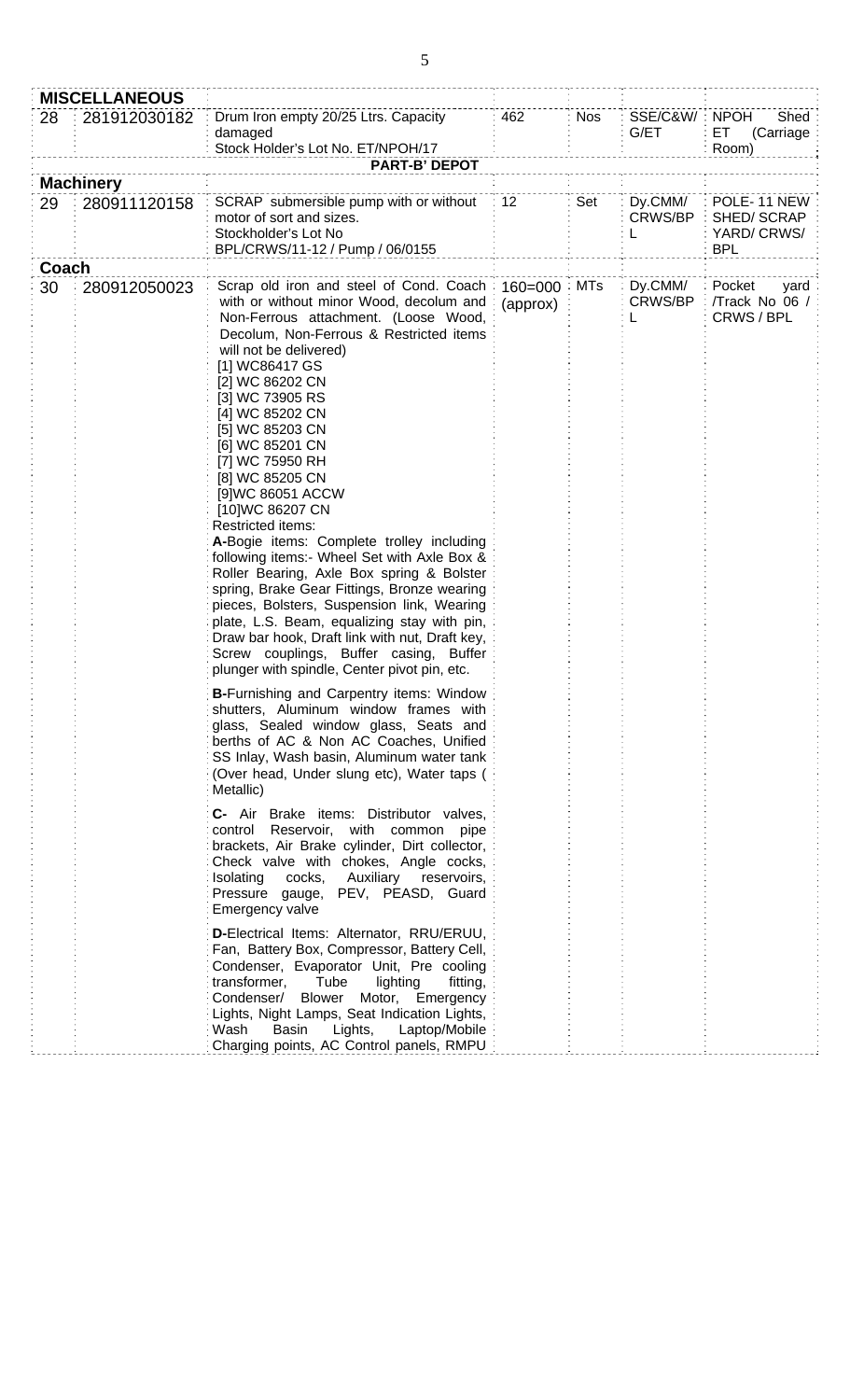|    |                      | units, 25 KVA Inverter.                                                                           |             |            |                |                               |
|----|----------------------|---------------------------------------------------------------------------------------------------|-------------|------------|----------------|-------------------------------|
|    |                      | Note:                                                                                             |             |            |                |                               |
|    |                      | 1- Restricted item will be returned to stock                                                      |             |            |                |                               |
|    |                      | holder<br>2- Delivery will be made on actual                                                      |             |            |                |                               |
|    |                      | weighment basis up to entire quantity                                                             |             |            |                |                               |
|    |                      | 3-cutting allowed for easy loading                                                                |             |            |                |                               |
|    |                      | 4- Coach will be handed over to purchaser                                                         |             |            |                |                               |
|    |                      | for cutting purpose in duty hour after issue                                                      |             |            |                |                               |
|    |                      | of<br>delivery<br>order.<br>5.Industrial waste excluding non ferrous                              |             |            |                |                               |
|    |                      | restricted item to be stored one place as per                                                     |             |            |                |                               |
|    |                      | direction of stock Holder.                                                                        |             |            |                |                               |
|    |                      | Stock Holder Lot No:<br>BPL/CRWS/ 12-13/Cond. Coach / 02 / 0023                                   |             |            |                |                               |
|    | <b>OTHER FERROUS</b> |                                                                                                   |             |            |                |                               |
| 31 | 280912050019         | Scrap ferrous melting consist of cut up parts of                                                  | $105 = 000$ | <b>MTs</b> |                | Dy.CMM/C : E-56 TO E-67 / :   |
|    |                      | coaches including scrap mouldings, ms sheet,                                                      | (approx)    |            | RWS/BPL        | New Scrap Yard<br>/CRWS / BPL |
|    |                      | Channels, Body Bolster, angles, different type<br>of rods, brackets, strips, head stock assembly, |             |            |                |                               |
|    |                      | trough floor, pipes, body side doors,, Foot                                                       |             |            |                |                               |
|    |                      | Step and Foot plate.  Panels of coaches with<br>or without minor wooden//non-ferrous              |             |            |                |                               |
|    |                      | attachments, if any etc.                                                                          |             |            |                |                               |
|    |                      | RESTRICTED ITEM-1.AXLE BOX SPRING                                                                 |             |            |                |                               |
|    |                      | AND BOLSTER SPRING .2. SCREW<br>COUPLING. BRAKE BEAM, DRAW HOOK,                                  |             |            |                |                               |
|    |                      | BUFFER PLUNGER, BUFFER SOCKET,                                                                    |             |            |                |                               |
|    |                      | VACUUM RESERVOIR. 3. CAST IRON                                                                    |             |            |                |                               |
|    |                      | ITEM.4. STAINLESS STEEL ITEMS.5 GI                                                                |             |            |                |                               |
|    |                      | PIPE ABOVE 3' LENGTH 6, ALL TYPE OF<br><b>BEARING.</b>                                            |             |            |                |                               |
|    |                      | NOTE-(A) NON FERROUS (EXCEPT                                                                      |             |            |                |                               |
|    |                      | MINOR ATTACHMENT) IF ANY FOUND IN                                                                 |             |            |                |                               |
|    |                      | THE LOT WILL NOT BE DELIVERED (B)                                                                 |             |            |                |                               |
|    |                      | REGARDING CLASSIFICATION OF<br><b>ITEMS, DEPOT OFFICER VERDICT WILL</b>                           |             |            |                |                               |
|    |                      | BE FINAL FOR ANY DISPUTE.                                                                         |             |            |                |                               |
|    |                      | Stock Hoder Lot No.                                                                               |             |            |                |                               |
|    |                      | BPL/CRWS/12-13/FERROUS/02/0019<br>Sc. Condemned Loose parts of Bogie :-                           | $43 = 000$  | <b>MTs</b> | Dy.CMM/C       | E-126 TO E-134 /              |
| 32 | 280912050021         | Bolster, Lower spring beam, Head stock, M.S.                                                      | (approx)    |            | RWS/BPL        | New Scrap Yard                |
|    |                      | Guide with or without guide bush and dust shield                                                  |             |            |                | /CRWS/BPL                     |
|    |                      | spring.<br>Stock Holder Lot No.                                                                   |             |            |                |                               |
|    |                      | BPL/CRWS/12-13/ LOOSE PART OF Bogie                                                               |             |            |                |                               |
|    |                      | /02/0021                                                                                          | $41 = 000$  | <b>MTs</b> | Dy.CMM/C       | E-44 TO E-55 /                |
| 33 | 280912050022         | Sc. Bogie Frame with M.S. Guide with or<br>without guide bush and dust shield spring              | (approx)    |            | RWS/BPL        | <b>New</b><br>Scrap           |
|    |                      | and loose parts of bogie frame etc.                                                               |             |            |                | Yard / CRWS /                 |
|    |                      | Stock Holder Lot No.                                                                              |             |            |                | <b>BPL</b>                    |
|    | <b>MISCELLANEOUS</b> | BPL/CRWS/12-13/Bogie Frame/02/0022                                                                |             |            |                |                               |
| 34 | 280912010200         | SCRAP BERTHS AND SEAT, BACK REST                                                                  | $35 = 000$  | <b>MTs</b> | Dy.CMM/        | K-105 to K-130                |
|    |                      | RELEASED FROM COACHES OF SORT AND                                                                 | (Approx)    |            | <b>CRWS/BP</b> | / Scrap Yard /                |
|    |                      | SIZES WITH OR WITHOUT FERROUS FRAME<br>COIR / FOAM /LP SHEET / PLYWOOD WITH                       |             |            |                | CRWS/BPL                      |
|    |                      | OR WITHOUT REXINE INCLUDING FERROUS                                                               |             |            |                |                               |
|    |                      | / NON FERROUS ATTACHMENT LIKE                                                                     |             |            |                |                               |
|    |                      | SCREW, NUTS, BOLTS, STRIPS, RIVETS,<br>SPRINGS, HINGES ETC.                                       |             |            |                |                               |
|    |                      | RESTRICTED ITEMS-RECRON WILL NOT                                                                  |             |            |                |                               |
|    |                      | BE DELIVERD IF ANY.                                                                               |             |            |                |                               |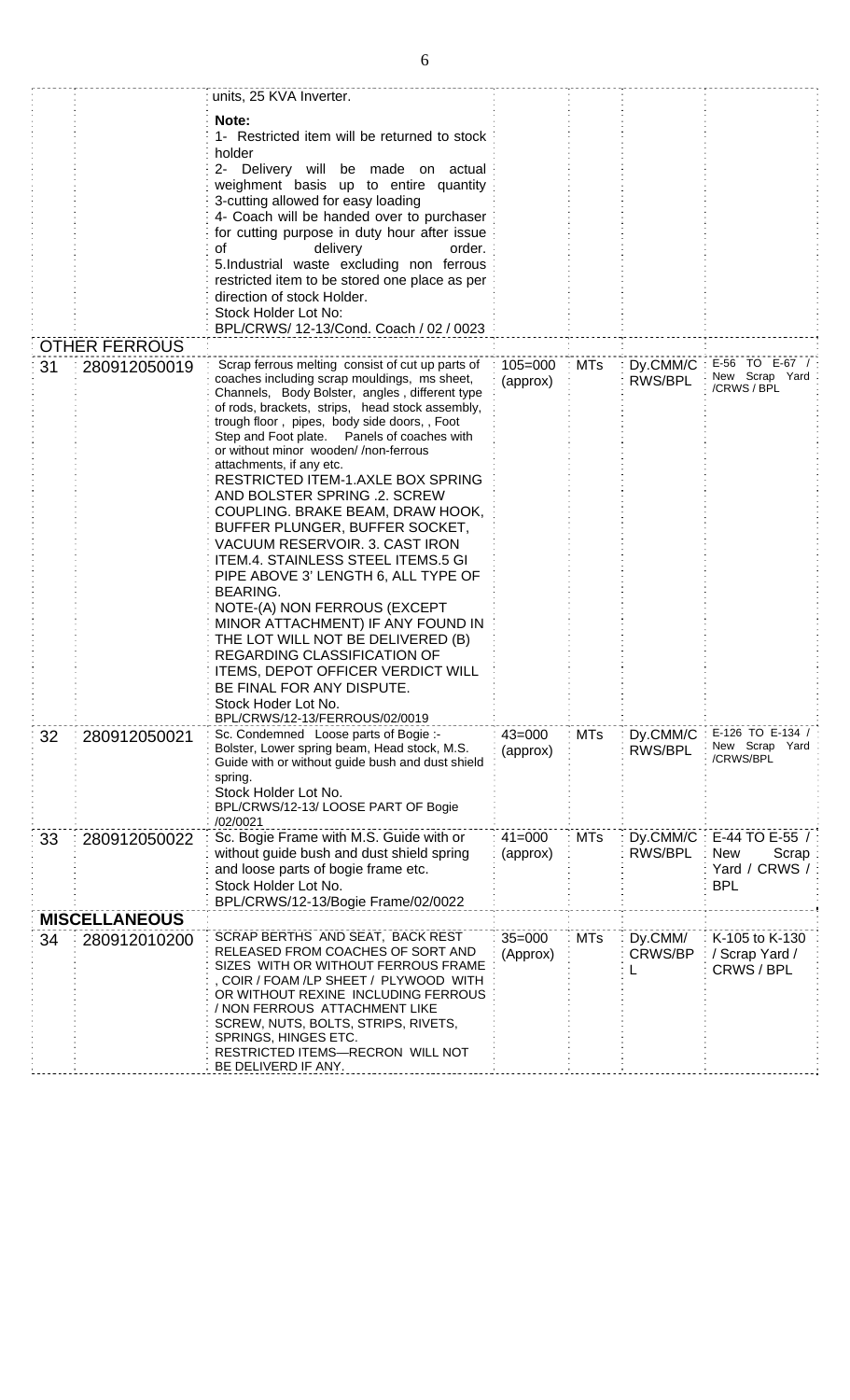|    |              | Stockholder's Lot No<br>BPL/CRWS/11-12/RES.BERTH/08/0192                                                                                                                                                                                                                                                                                                                                                                                                                                                                                                                                                                                                                                                           |                                                                   |                |                                                        |                                                       |
|----|--------------|--------------------------------------------------------------------------------------------------------------------------------------------------------------------------------------------------------------------------------------------------------------------------------------------------------------------------------------------------------------------------------------------------------------------------------------------------------------------------------------------------------------------------------------------------------------------------------------------------------------------------------------------------------------------------------------------------------------------|-------------------------------------------------------------------|----------------|--------------------------------------------------------|-------------------------------------------------------|
| 35 | 280912060027 | SC L. P. SHEET OFF CUTS AND PIECES OF<br><b>SORT AND SIZES</b><br>Stockholder's Lot No<br>BPL /CRWS/12-13/ LP SHEET / 02/0032                                                                                                                                                                                                                                                                                                                                                                                                                                                                                                                                                                                      | $14 = 860$<br>DY.CMM/<br><b>MTs</b><br><b>CRWS/BP</b><br>(Approx) |                | D-245 TO D-<br>255 / SCRAP<br>YARD/<br><b>CRWS/BPL</b> |                                                       |
| 36 | 280912060028 | Scrap Miscellaneous rubber including V-<br>Belts, Rubber Washers, Rubber pads,<br>rubber pipes, Rubber rings, Welding rubber<br>hose etc., with or without ferrous<br>attachment of sorts and sizes.<br>Stockholder's Lot No<br>BPL/CRWS/ 12-13/Rubber/02/0031                                                                                                                                                                                                                                                                                                                                                                                                                                                     | $08 = 000$<br>(Approx)                                            | <b>MTs</b>     | DY.CMM/<br><b>CRWS/BP</b><br>L                         | F-405 to F-412<br>/ SCRAP<br>YARD/CRWS/<br><b>BPL</b> |
| 37 | 280912060042 | Mise released FRP items from coaches.<br>Consisting, Battary box trey, window shutter<br>frames, Louvers Axle box front cover,<br>Lavotery Inlay, Inner frames of AC coaches,<br>contour etc.<br><b>NOTE:-</b> 1-Ferrous and non ferrous material<br>except minor attechment with lot will not be<br>delivered. If any<br>2- All materials should be lifted below road<br>level and sweeping condition.<br>3- Hazared waste item ie. Paint peeling,<br>paint, dust, bakelite & battery container will<br>not deliverd<br>Stockholder's Lot No<br>CRWS/BPL/Mech/PCR/12-13/04 Misc.<br>released material                                                                                                             | $10 = 000$<br>(Approx)                                            | <b>MTs</b>     | SSE/PCR/<br>CRWS/BP                                    | New scrap<br>Yard Bin No.<br>05                       |
| 38 | 280912060043 | SCRAP PIECES OF BROKEN LP SHEET WITH<br>OR WITHOUT ATTACHMENT OF PLYWOOD /<br>FERROUS (ieNAILS AND STRIPS) AND Minor<br>Non-Ferrous.<br>NOTE- 1-Ply wood /ferrous/non ferrous<br>found in the loose condition in the lot will<br>not be delivered.<br>2- Non ferrous/Ferrous except minor<br>attachment with the material of lot will not<br>be delivered, non ferrous item will be<br>returned by purchaser to stock holder<br>during delivery if any found in lot<br>3- Hazared waste item ie. Paint peeling,<br>paint, dust, bakelite & battery container will<br>not deliverd<br>4- Material to be lifted in sweep condition<br>Stockholder's Lot No<br>CRWS/BPL/MECH./PCR/12-13 / 03<br><b>SCRAP LP SHEET</b> | $30 = 000$<br>(Approx)                                            | <b>MTs</b>     | SSE/PCR/<br><b>CRWS/BP</b>                             | New scrap yard<br>Bin No.2<br>Dli.end                 |
|    | Hazardous    |                                                                                                                                                                                                                                                                                                                                                                                                                                                                                                                                                                                                                                                                                                                    |                                                                   |                |                                                        |                                                       |
| 39 | 280911120166 | Misc. released material from coaches<br>unserviceable scrap consisting pieces of<br>PVC sheet, broken LP sheet, PVC/plastic<br>container, PVC/ Plastic/Rubber hose pipes.<br>foam rubber, coir, Rexine, broken HDPE<br>chute. FRP items, Shutter frame, louvers,<br>Inlay, front cover of axle, small broken<br>piece of rubber item, packing material such<br>as polythene bags, un useable gunny bags,<br>broken wooden packing box, Limpet sheet,<br>packing (rubber/ fiber/ wooden) bolster &<br>draw gear etc. Nylon bushes & Nylon Items,                                                                                                                                                                    | $170 = 000$<br>(approx)                                           | M <sup>3</sup> | SSE/PCR/<br>CRWS/BP                                    | New scrap yard<br>Bin No 06                           |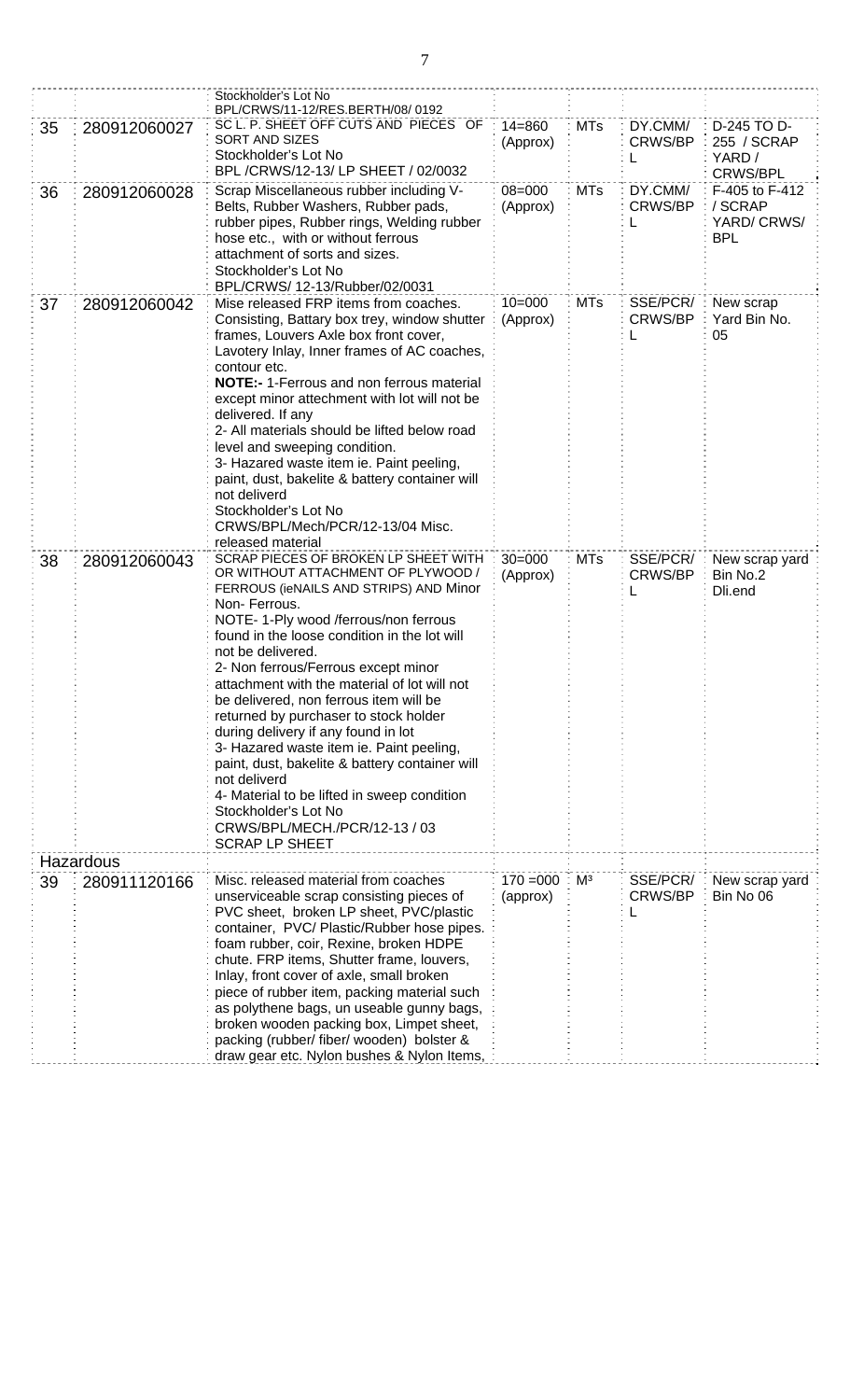|    |              | wire rope, card board, paper broken pieces<br>of of thermacole, broken glass pieces, floor<br>sweeping sand, mud, saw dust etc.<br>NOTE:- 1-Ferrous and non ferrous material<br>except minor attachment with lot will not be<br>delivered. If any<br>2- All materials should be lifted below road<br>level and sweeping condition<br>Stockholder's Lot No<br>CRWS/BPL/MECH/PCR/11-12/04/Misc.<br>released material                                                                                                                                                                                                                                                                                                                                                                                                                                                                                                                                                                                                                                                                                                                                                                                                                                                                                                                                                                                                                                                                                                                                                                                                                                                                                                                                                                                                                                                                                                                                                                                                              |                 |    |                          |                                                                                           |
|----|--------------|---------------------------------------------------------------------------------------------------------------------------------------------------------------------------------------------------------------------------------------------------------------------------------------------------------------------------------------------------------------------------------------------------------------------------------------------------------------------------------------------------------------------------------------------------------------------------------------------------------------------------------------------------------------------------------------------------------------------------------------------------------------------------------------------------------------------------------------------------------------------------------------------------------------------------------------------------------------------------------------------------------------------------------------------------------------------------------------------------------------------------------------------------------------------------------------------------------------------------------------------------------------------------------------------------------------------------------------------------------------------------------------------------------------------------------------------------------------------------------------------------------------------------------------------------------------------------------------------------------------------------------------------------------------------------------------------------------------------------------------------------------------------------------------------------------------------------------------------------------------------------------------------------------------------------------------------------------------------------------------------------------------------------------|-----------------|----|--------------------------|-------------------------------------------------------------------------------------------|
| 40 | 280912060041 | Misc. released material from coaches<br>unservicable scrap consisting<br>1-Decolite scrap released from floors of<br>coaches.<br>2-Broken glass with or without non ferrous<br>attachment, unservicable scrap timber/ply<br>wood and wood shearing below 60<br>centimeters length released from coaches.<br>3- Broken pieces of released un servicable<br>L.P. Sheet (Decolum sheet) of all size &<br>sorts including pop rivet, seat & berth<br>number plate and non ferrous attachment.<br>4- Small broken piece of rubber items.<br>5- Broken and unservicable pieces of limpet<br>sheet, roof-felts and PVC sheets released<br>from coaches.<br>6- Floor sweeping consisting sand, mud,<br>saw dust, scrap paper, broken mirror,<br>shrubs and ashes from coaches rust, old<br>nails, rusty nut-bolts, washers, small pieces<br>of rusted mouldings, small pieces of SS<br>moulding aluminium rivets etc. Which can<br>not be segregated with reasonable efforts.<br>7-Scrap/un-servicable rexine, coir, recron<br>and foam rubber pieces.<br>8- Released un-servicable FRP/Plastic and<br>broken porcelin items washbasin commod<br>including ferrous/non ferrous attachments.<br>9-Released packing material such as<br>polythene bags, un usable gunny bags,<br>cardboard, paper, puttah, gatta.<br>10- Broken wooden packing box, packing<br>box (rubber/fibre/wooden) of bolster & draw<br>gear.<br>11- Released old and unservicable hand<br>gloves, approns.<br>12-Mirror ferrous and non ferrous<br>attatchments viz. MS bolt, washers small<br>pieces of rusted moulding and aluminium<br>rivets will be allowed with the above items.<br>Quantity of such attachments is very small<br>anyway.<br>13-Broken pieces of Battery<br>container/bakelite/plastic.<br>14-Plastic spool, containing the end pieces<br>of filler wire, broken welding hand screen,<br>broken welding helmet, face shield and<br>plain & black glass, unservicable<br>PVC/plastic/rubber hose pipes.<br>15-Broken HDPE chute, FRP item for | 250<br>(approx) | Mз | SSE/PCR/<br>CRWS/BP<br>L | Both side of<br>reciving road &<br>behind lifting<br>shop from E.<br>pole No. 69 to<br>74 |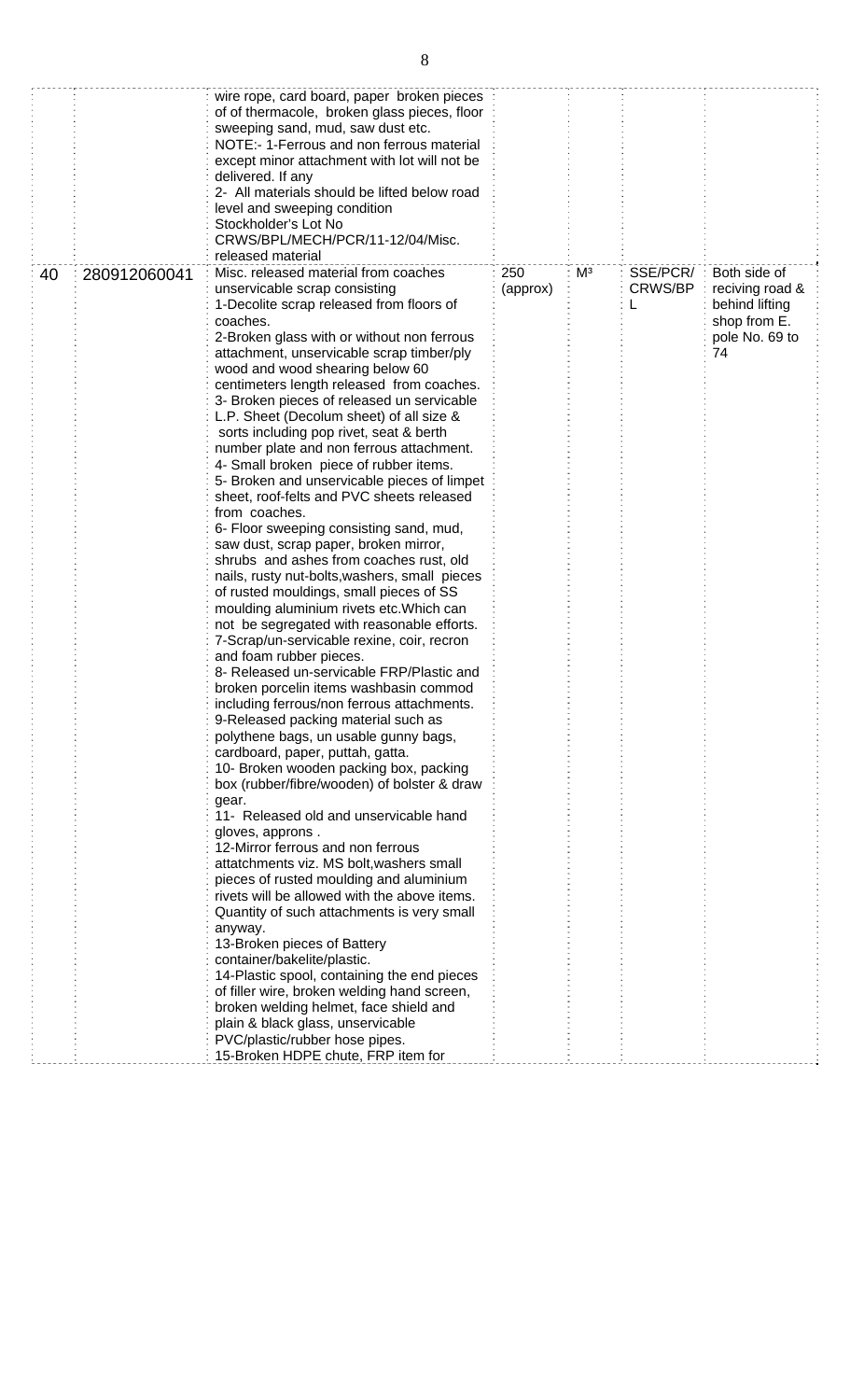|    |              | example- shutter frame, louvers, inlay front<br>cover of axle and moulding etc.<br>16-Unservicable nylon bushes & Nylon<br>Items, unservicale wire rope, broken<br>pieces of thermacole.<br>17-Broken pieces of electrical switches and                                                                                                                                                                  |                                                   |            |                                         |                                                                           |
|----|--------------|----------------------------------------------------------------------------------------------------------------------------------------------------------------------------------------------------------------------------------------------------------------------------------------------------------------------------------------------------------------------------------------------------------|---------------------------------------------------|------------|-----------------------------------------|---------------------------------------------------------------------------|
|    |              | small pieces of aluminium wire & cable.<br>Battery fluts and band. Flexible pipes.<br>Note: 1-Non Ferrous and ferrous except<br>minor attachment with the material of lot will<br>not be delivered, non ferrous item will be<br>returned by purchaser to stock holder<br>during delivery if any found in the lot.<br>2- Hazard waste item i.e. paint peeling,                                            |                                                   |            |                                         |                                                                           |
|    |              | paint, dust bakelite and battery container will<br>not delivered.<br>3-Material to be lifted inroad sweep<br>condition<br>Stockholder's Lot No<br>CRWS/BPL/MECH./PCR/12-13/05 Misc.<br>released material                                                                                                                                                                                                 |                                                   |            |                                         |                                                                           |
| 41 | 280912030234 | Used Oil removed from Transformer in<br>Barrels, with bungs.<br>Note: Material will be sold as it where it is<br>basis and barrel.<br>1.560 mts empty barrel 13.310 mts loaded<br>Lot has been declared unserviceable by<br>Electrical department. Water removing is<br>not allowed.<br>(will be sold to CPCB approved purchaser)<br>Stock holder lot No:<br>BPL/CRWS/11-12/TRANSFORMER OIL /<br>10/0225 | $13 = 310$<br>(To entire<br>qty in 78<br>Barrels) | <b>MTs</b> | DY.CMM/<br>CRWS/BP                      | <b>Behind</b><br>new<br>shed of Scrap<br>yard/<br><b>CRWS/BPL</b>         |
| 42 | 281912060033 | Used Oil in Barrels removed by Waste Oil<br>recovery plant Water Emulsified 4% to 7%<br>in 200 barrels with small & big bungs<br>Note: water removing is not allowed.<br>(will be sold to CPCB approved purchaser)<br>Stock Holder Lot No:<br>SSE(D) ET/Used Oil/2010-11/01                                                                                                                              | $41 = 800$<br>(approx0                            | <b>MTs</b> | Chief<br>L.I./Diesel<br>Loco<br>Shed/ET | Near E.T. Plant<br><b>Diesel</b><br>Loco<br>Shed ET                       |
| 43 | 281912060034 | Used Oil removed from Loco in Barrels<br>water emulsified about 0.5% to 3.4% in 350<br>barrels with small and big bungs. (Drained<br>oil loaded)<br>Note: water removing is not allowed.<br>(will be sold to CPCB approved purchaser)<br>Stock Holder Lot No:<br>SSE(L)/DSL/ ET/Used Oil/2012-13/1                                                                                                       | $73 = 150$<br>(approx0                            | <b>MTs</b> | Chief<br>L.I./Diesel<br>Loco<br>Shed/ET | Near<br><b>BDT</b><br>Crain Office in<br><b>Diesel</b><br>Loco<br>Shed ET |

# **N O T E**

- (1) Scrap Battery / Waste Oil lots can be bid only by Firm's registered (valid) with MOEF (CPCB Certificate holder) as Recyclers/Re-processors and having environmentally sound management facilities. The person actually bidding on the firm's behalf will have to produce namely authorization letter on Firm's letterhead.
- (2) **No fire arms** / **weapon** will be allowed inside the auction hall.
- (3) After getting the Delivery Order in division lots, the scrap purchaser will contact the **DMM/EA to DRM/BPL** in the Division, along with a written request for delivery of the sold lot of scraps (other than scrap depot lots).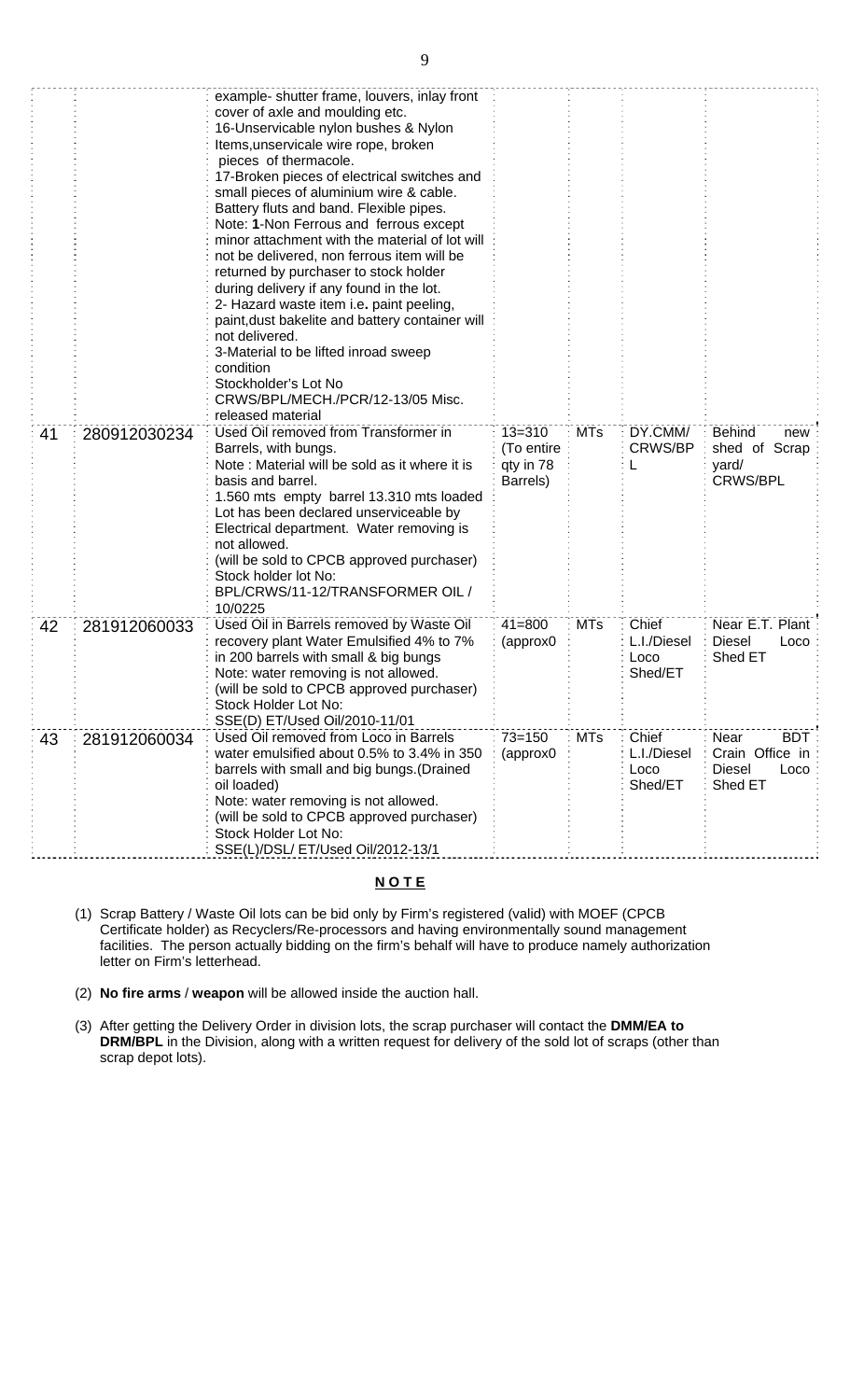- **(4) Interest rate in case of delayed payment will be charged @ 7% above the Base Rate of State Bank of India prevailing on the date of auction (Railway Board letter No.2010/RS/S/709/36 Dt. 24/12/2010).**
- (5) The auction sale is subject to the General Conditions of Auction Sale, the Special Condition of Auction sale, which was circulated, vide COS JBP's letter No. WCR/SHQ/1401/Sales/01 Dated 07/06/2004 and any other condition, which will be announced/ circulated at the time of auction sale or with catalogue. The auction catalogue and general conditions of sale are also available on West Central Railway's official website: www.wcr.indianrailways.gov.in. The purchasers are bound to accept the general condition available on West Central Railway's official website.
- (6) The EMD stands forfeited if balance sale value not deposited by purchasers within the 50 days from the date of auction
- (7) Only one bidder will represent a participating firm in the auction.
- (8) The balance payment may be read as under .(i) In two installment for lot where balance sale Value exceeds Rs. 3.0 lacs but is less than Rs. 10.0 lacs (ii) In three installments for lots where balance sale Value is Rs. 10.0 lacs and above
- (A) Special Notice for Future auction :

It is intimated that E-auction is expected to be implemented shortly. Therefore all purchasers are hereby advised to get the digital signature as earliest for secured participation in E-auction. It may be noted that purchasers not having digital signature may not be able to participate in E-auction for scrap sale.

The Purchaser may obtained the digital signature from the following Govt. approved agencies.

|   | S.No   Name of Certified Agencies   | Website No.            | Telephone No.              |
|---|-------------------------------------|------------------------|----------------------------|
|   | Safescrypt                          | www.safescrypt.com     | 91-044-22540770            |
|   | NIC.                                | www.nic.in             | 91-011-24361133            |
| 3 | <b>IDRBT</b>                        | www.ldrbtca.org.in     | 91-40-23534982-85          |
|   | TCS.                                | www.tcs-ca.co.in       | 91-022-22024827            |
| 5 | MTNL                                | www.mtnltrustline.com  | 91-011-4329563/41600118855 |
| 6 | <b>Customs &amp; Central Excise</b> | www.lcert.gov.in       | 91-011-26877960            |
|   | (n) Code Solutions CA (GNFC)        | www.ncodesolutions.com | 91-79-26857316/17/18       |

(A) E-auction to be implemented soon :

- **1) Registration fees.** There will be one centralized registration scheme for the purchasers. Bidders will be asked to submit electronically one time registration fee of Rs 10,000/- as entrance fee in central account maintained by Northern railway. The centralized registration will permit bidder to participate in all E-auction over entire Indian railway. The registration fee can be refunded to the bidders if they desire not to participate in future auction. However, such bidders can again participate in auction by depositing the requisite registration fee again.
- **2) Submission of EMD:** Bidder can deposit any amount as EMD and can submit bids equivalent to 10 times the money kept with railways. If a bidder is awarded some lot appropriate EMD for these lot will be auto deducted from EMD deposit balance by bidder and kept with railway. Bidders will also be permitted to deposit manually such EMD to Indian Railway unit as per existing practice and interface will be provided to depot to feed such information in central database.. Balance money can also be deposited by bidders electronically or manually.
- **3) Trial base –**Therefore purchasers are requested to obtain their digital certificate from aforesaid sources as early as possible. Detail regarding e-auction may be seen on website No : www.trial.ireps.com Suggestion regarding e-auction by purchasers may be given to COS/WCR/JBP & Dy CMM/Sales/HQ & Dy CMM/CRWS/BPL.
- **4)** During delivery of condemn coaches in CRWS/BPL all industrial waste and restricted item should be cleaned by contractor/purchaser and dump at prescribed area nominated by SSE/PCR/CRWS/BPL